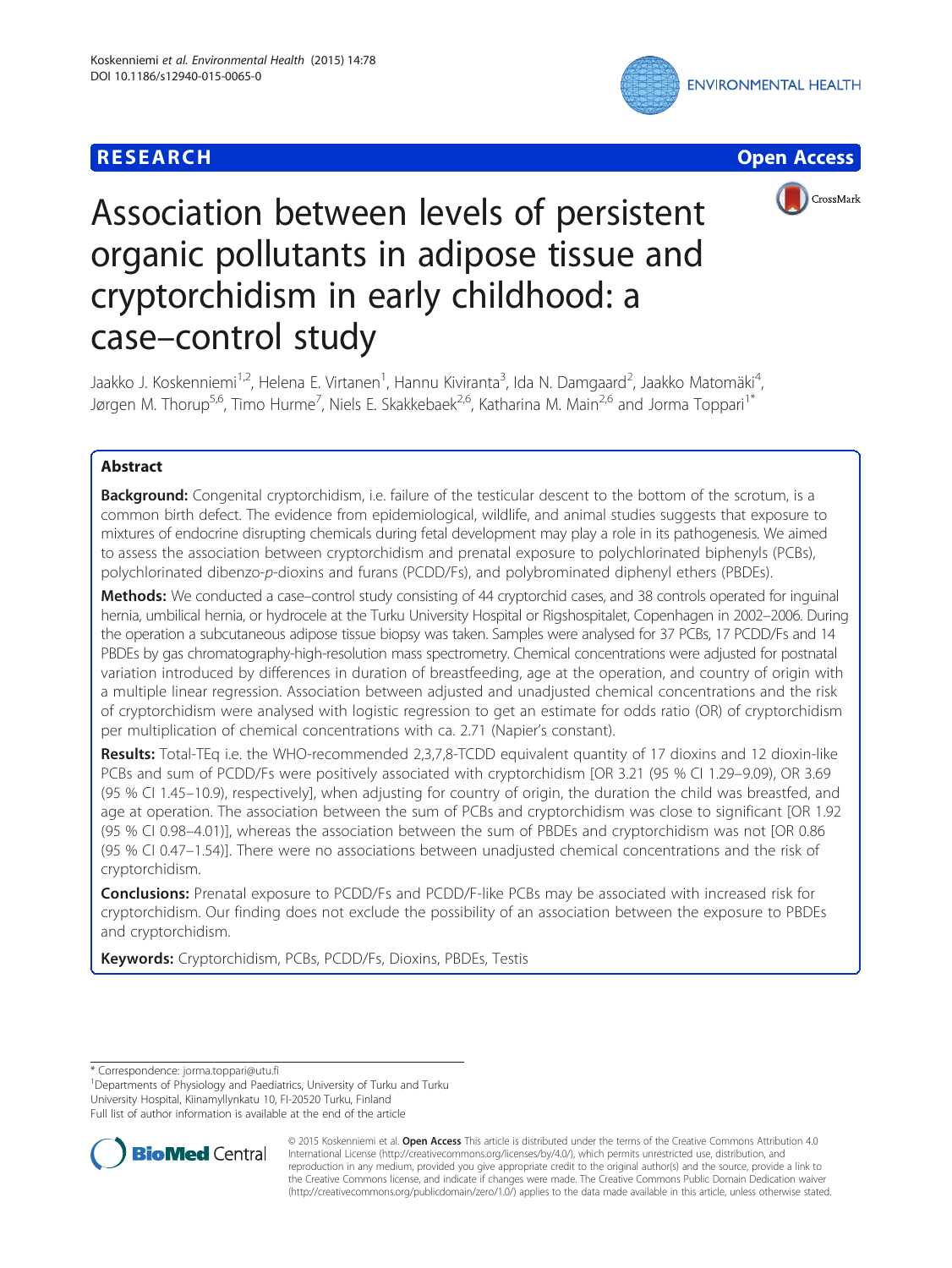#### Introduction

According to prospective cohort studies, congenital cryptorchidism i.e. failure of the testicular descent to the bottom of the scrotum is found in 1.8–8.4 % of mature new-born boys [\[1\]](#page-8-0). It is a well-established risk factor for testicular cancer and is associated with compromised fertility [\[2, 3](#page-8-0)]. The incidence of congenital cryptorchidism has apparently increased in Denmark and the UK according to prospective cohort studies using similar diagnostic criteria [\[4, 5](#page-8-0)]. Based on epidemiological, experimental, and wildlife evidence, recently reviewed by the UNEP/WHO expert panel [\[6](#page-8-0)], it has been hypothesised that the prenatal exposure to anti-androgenic endocrine disrupting chemicals might be causally related to congenital cryptorchidism [\[7\]](#page-8-0). Further research in animal models suggests that the developing male fetus is especially susceptible to the anti-androgenic effects during 8–14 weeks of gestation when the development of the male reproductive tract appears to be programmed [\[8](#page-8-0)].

Persistent organic pollutants are a group of potential endocrine disrupting chemicals that are toxic, persistent, able to bioaccumulate, and move long distances by natural processes in soil, water, air, and biota [[6\]](#page-8-0). This group includes intentionally produced chemicals such as polychlorinated biphenyls (PCBs) that were banned in the mid-1980s and polychlorinated dibenzo-p-dioxins and dibenzofurans (PCDD/Fs or "dioxins"), which are unintentionally produced during combustion and industrial processes [\[6, 9](#page-8-0)]. Unlike these two persistent organic pollutants, some polybrominated diphenyl ether (PBDE) congeners are still actively produced and used as flame-retardants in electrical devices, furniture, and textiles [[6](#page-8-0)]. US citizens are substantially more exposed to PBDEs compared to Europeans, very likely due to differences in the fire safety standards [[10](#page-8-0)].

In Northern Europe, exposure studies show declining body burdens of PCBs and PCDD/Fs after the 1980s whereas the body burden of PBDEs kept increasing rapidly until the early 2000s [\[11, 12\]](#page-8-0). Today, humans are exposed to PCBs, PCDD/Fs, and PBDEs via breastfeeding and consumption of fish, meat, and dairy products [\[13](#page-8-0)–[15\]](#page-8-0), and to PBDEs also via inhalation and ingestion of indoor dust [\[16](#page-8-0)]. PCBs, PCDD/Fs, and PBDEs are excreted to lipid-rich breast milk, and the exposure per kilogram body weight is high during lactation and in toddlers [[14](#page-8-0), [16](#page-8-0)].

In experimental studies with laboratory animals, there is evidence of adverse changes in the reproductive system of the offspring after maternal exposure to PCBs, PCDD/Fs and PBDEs [\[17](#page-8-0)–[21\]](#page-8-0), including some reports that maternal exposure to PCBs and PCDD/Fs, but not to PBDEs, may disrupt or delay testicular descent [\[22](#page-8-0)–[25](#page-8-0)]. An occupational study suggested already in 1996 that the exposure of male sawmill workers to PCDD/F-contaminated chlorophenol was associated with congenital cryptorchidism in their male

offspring [\[26\]](#page-8-0). In addition, previous epidemiological studies suggested a relatively weak association between cryptorchidism and levels of PCBs, PCDD/Fs, and PBDEs in breast milk [\[27](#page-8-0)–[29](#page-9-0)]. However, other studies examining maternal serum, placenta, umbilical cord or cord blood, which have smaller lipid content, did not observe the same associations [\[28](#page-8-0)–[32](#page-9-0)]. In two of our previous studies, we also observed a positive correlation between serum LH levels and the exposure to PCBs and PBDEs, suggesting a subtle effect on testicular Leydig cell function [[28](#page-8-0), [30\]](#page-9-0).

As a lipid-rich matrix, adipose tissue provides a good alternative for examining these fat-soluble persistent organic pollutants in the child. The lipid-adjusted concentrations of persistent organic pollutants appear to be similar between serum and adipose tissue [\[33](#page-9-0)], but the serum levels appear to have a higher day-to-day variation due to dietary exposure to persistent organic pollutants [[34](#page-9-0)]. Furthermore, due to high lipid content in adipose tissue, concentrations of these chemicals can be detected from adipose tissue at the level that would require high volumes of blood to be drawn from the small child. In contrast, if the child is operated for a medical condition, fat tissue biopsies can be taken during the operation without further risk or distress to the child. To our knowledge, only one study has examined the association between cryptorchidism and the levels of various persistent organic pollutants in the adipose tissue; Hosie et al. found that the concentrations of heptachloroepoxides and hexachlorobenzenes, but not PCBs, were higher in cryptorchid boys than in controls [\[35\]](#page-9-0). However, some of the subjects in that study were more than 10 years old, which increases the postnatal exposure, and therefore decreases the likelihood of observing a difference between groups.

To assess the association between congenital cryptorchidism and exposure to PCBs, PCDD/Fs and PBDEs during pregnancy, we carried out a non-matched cross-sectional case–control study comparing the levels of PCBs, PCDD/ Fs and PBDEs between boys operated for cryptorchidism and for inguinal hernia, abdominal hernia or hydrocele. Adipose tissue concentrations of PCBs, PCDD/Fs, and PBDEs were used as a proxy for cumulative prenatal chemical exposure.

#### Methods

#### Study design

The participants were recruited from the children operated in the Departments of Paediatric Surgery in Turku University Hospital, Turku, Finland (2002–2006) and Rigshospitalet, Copenhagen, Denmark (2004–2005). In Finland, children under 5 years of age were included. In Denmark, there were no age limitations, but parents and grandparents of the child had to be born and raised in Denmark and not have lived abroad for more than 3 years (mother) or 10 years (rest of the family). Although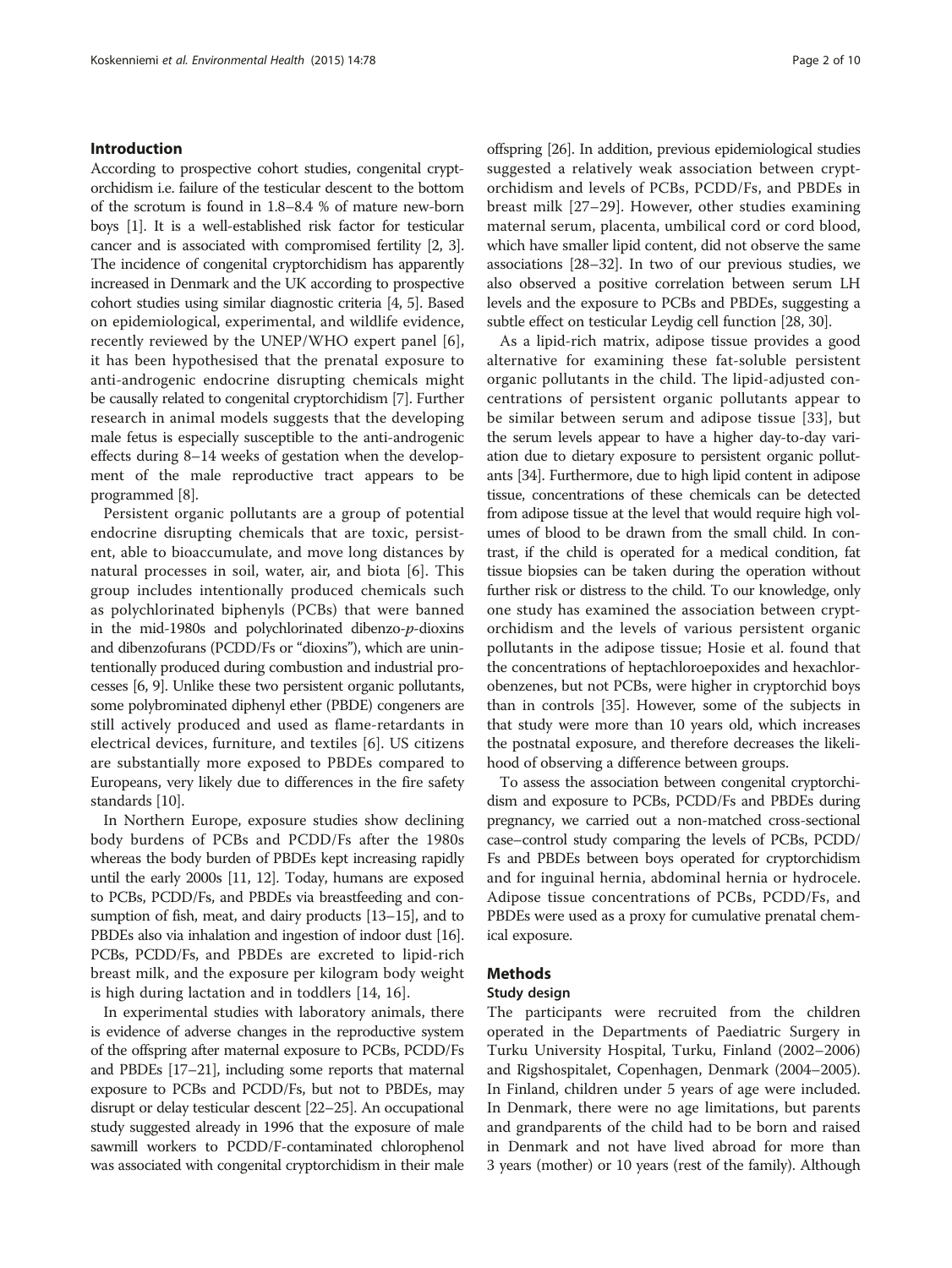there were no limitations considering ethnicity in the Finnish study, all participants were of Finnish origin. Thirty-five Finnish and 14 Danish boys who were scheduled for orchidopexy of one or both testes by a paediatric surgeon were included as cases. Five of the Finnish cases were excluded from the study when no testis was found at operation. Twelve of the Finnish and two of the Danish cases were referred to orchidopexy from a prospective study to assess the prevalence of congenital cryptorchidism [[5](#page-8-0)]. Twenty-seven Finnish boys who were operated for inguinal hernia, one for abdominal hernia, and one for hydrocele, and nine Danish boys who were operated for inguinal hernia were recruited as controls. During the operation, a subcutaneous adipose tissue biopsy was taken from the incision area and samples were frozen. The location of the biopsy was same both among cases and controls.

Main outcome measures were sums of 37 PCBs, 17 PCDD/Fs, 14 PBDEs, and total-TEq, i.e. WHO-recom mended 2,3,7,8-TCDD equivalent quantity of 17 dioxins and 12 dioxin-like PCBs, in adipose tissue. The TEq value was calculated by multiplying the concentration of each congener with a toxic equivalency factor [\[36\]](#page-9-0), and summing up all equivalents.

Before the operation, the parents of the Finnish subjects were asked to answer a questionnaire how many months the child was breastfed exclusively, the age when the breastfeeding was discontinued, and the total number of months the mother had breastfed her previous children. Obstetric data of 28 Finnish cases and 22 controls (maternal smoking, gestational diabetes, length of gestation, mother's weight before pregnancy, birth weight, parity) were obtained from medical records, while data of two cases and seven controls were not available. If maternal smoking or gestational diabetes were not mentioned in the medical records, the mother was assumed to be a non-smoker and/or without gestational diabetes. Danish versions of the questionnaire that additionally contained questions on length of gestation, gestational diabetes, and birth weight were mailed to the parents of the subjects in 2013, and those who did not answer were contacted via telephone and interviewed. The Danish subjects were not asked about the occurrence of maternal smoking. Three Danish cases and one control answered to neither mailed questionnaire

nor telephone call. Altogether 24 cases (nine Danish, 15 Finnish) and 28 (eight Danish, 20 Finnish) controls had all the background data available except for maternal smoking.

#### Ethics statement

The study was performed according to the Helsinki II declaration and approved by the Joint Ethics Committee of the University of Turku and Turku University Hospital, the Local Danish Ethics committee and the Danish Data Protection Agency. Parents gave oral and written informed consent.

#### Chemical analyses

Frozen samples were sent to the National Institute for Health and Welfare, Department of Environmental Health in Kuopio, Finland. Seventeen PCDD/F congeners, 37 PCB congeners, and 14 PBDE congeners (listed in Table 1) were selected for the analyses. In the laboratory, samples were defrosted and weighed. The weight of a single tissue biopsy ranged from 0.043 to 0.78 g. The procedures to extract, fractionate, and purify a sample and analyses by high-resolution mass-spectrometer have been described in detail previously [\[37](#page-9-0)–[39](#page-9-0)]. Due to the small sample size it was not possible to determine the fat content, and therefore concentrations are given as nano- or picograms per gram sample. The case and control samples were analysed in a randomly mixed order in seven batches and blinded for the technician and chemist.

Recoveries of individual internal PCDD/F, PCB, and PBDE standards were >60 %. Median limit of quantification (LOQ) of a single congener was 1.3 pg/g (range: 0.06–14 pg/g) for tetra- to heptachlorinated and 8.8 pg/g (range: 1.1–36 pg/g) for octachlorinated PCDD/F congeners. For non-ortho-PCBs median LOQ was 1.0 pg/g (range:  $0.11-5.3$  pg/g), and the median LOQ for monoand di-*ortho*-PCBs was  $0.05$  ng/g (range:  $0.003-3.9$  ng/g). For PBDEs median LOQ was 0.048 ng/g (range: 0.003–2.9 ng/g). In the in-house fat control sample, the relative standard deviations for the sum of PCDD/Fs, the sum of PCBs, total-TEq, and the sum of PBDEs were 3.3, 7.2, 13, and 8.9 %, respectively.

Procedural blank samples were analysed to monitor laboratory and cross-sample contamination. The Finnish

Table 1 Persistent organic pollutants measured in the study

| <b>TWAIS 1</b> Croistent organic pondtants incasared in the stady |                                                                                                                                                                                                                                                                                                                                                              |  |  |  |
|-------------------------------------------------------------------|--------------------------------------------------------------------------------------------------------------------------------------------------------------------------------------------------------------------------------------------------------------------------------------------------------------------------------------------------------------|--|--|--|
| Persistent organic pollutants                                     | Congeners                                                                                                                                                                                                                                                                                                                                                    |  |  |  |
| Polychlorinated dibenzo-p-dioxins and<br>furans (PCDD/Fs)         | 2,3,7,8-TCDF, 2,3,7,8-TCDD, 1,2,3,7,8-PeCDF, 2,3,4,7,8-PeCDF, 1,2,3,7,8-PeCDF, 1,2,3,4,7,8-HxCDF,<br>1,2,3,6,7,8-HxCDF, 2,3,4,6,7,8-HxCDF, 1,2,3,7,8,9-HxCDF, 1,2,3,4,7,8-HxCDD, 1,2,3,6,7,8-HxCDD,<br>1,2,3,7,8,9-HxCDD, 1,2,3,4,6,7,8-HpCDF, 1,2,3,4,7,8,9-HpCDF, 1,2,3,4,6,7,8-HpCDD, OCDF, and OCDD                                                      |  |  |  |
| Polychlorinated biphenyls (PCBs)                                  | 18, 28/31, 33, 47, 49, 51, 52, 60, 66, 74, 77 <sup>a</sup> , 81 <sup>a</sup> , 99, 101, 105 <sup>a</sup> , 110, 114 <sup>a</sup> , 118 <sup>a</sup> , 122, 123 <sup>a</sup> , 126 <sup>a</sup> , 128, 138, 141,<br>153, 156 <sup>a</sup> , 157 <sup>a</sup> , 167 <sup>a</sup> , 169 <sup>a</sup> , 170, 180, 183, 187, 189 <sup>a</sup> , 194, 206, and 209 |  |  |  |
|                                                                   | Polybrominated diphenyl ethers (PBDEs) 28, 47, 66, 71, 75, 77, 85, 99, 100, 119, 138, 153, 154, and 183                                                                                                                                                                                                                                                      |  |  |  |
| <sup>a</sup> PCDD/E-like PCR congener                             |                                                                                                                                                                                                                                                                                                                                                              |  |  |  |

a PCDD/F-like PCB congener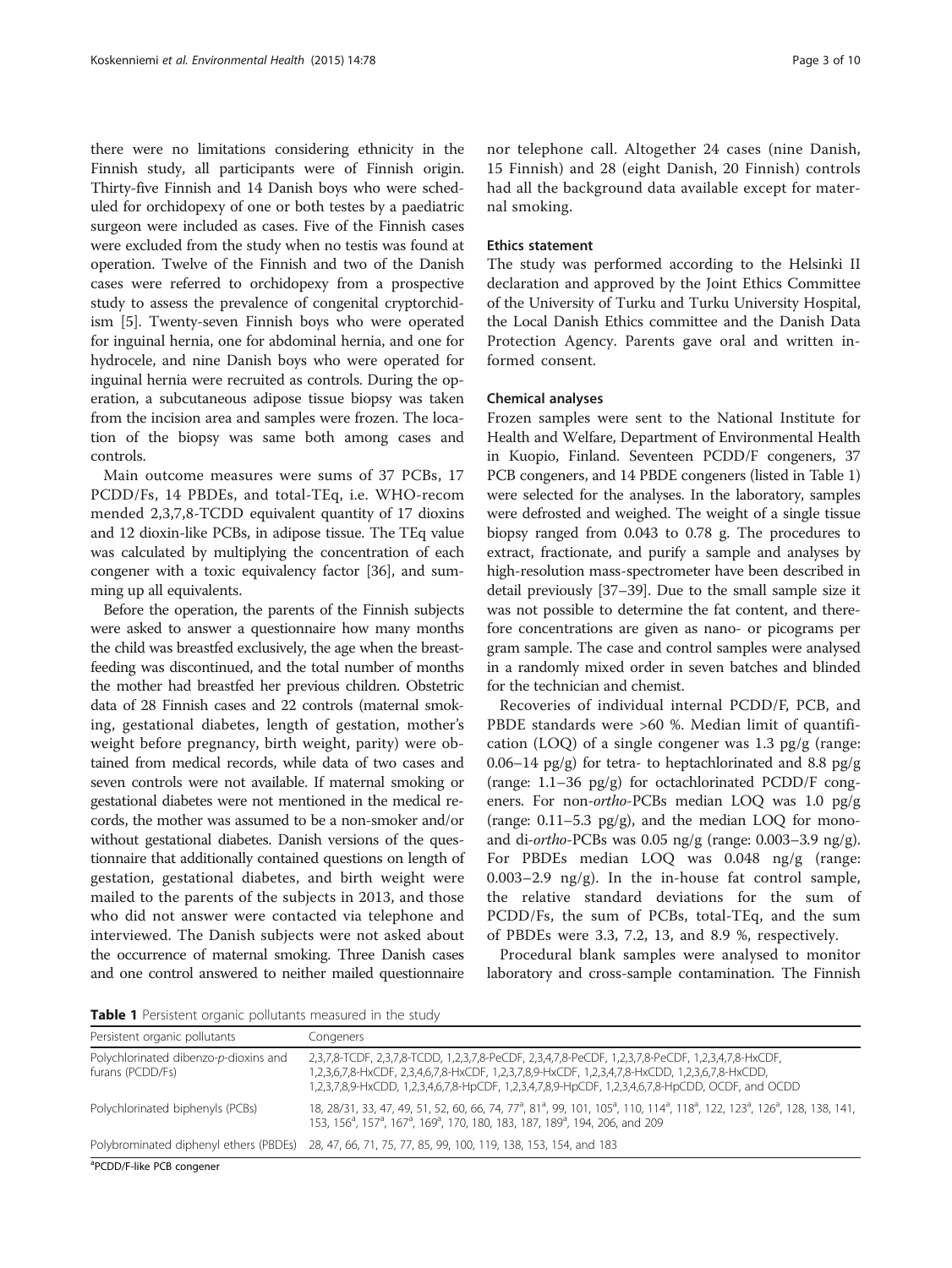#### **Statistics**

The data was analysed with the R statistical package, version 3.1.3 [[40](#page-9-0)]. Values from the chemical analyses below LOQ were treated as LOQ/2 and missing data as system missing. Group differences in the incidence of gestational diabetes, parity, and maternal smoking were tested with Fischer's exact test. Differences between groups in normally distributed demographic variables were tested with independent samples T-test (maternal age, total duration of breastfeeding, duration of exclusive breastfeeding), with independent samples T-test after logarithmic transformation (mothers' weight before pregnancy, age at the operation), or with Mann–Whitney U-test (previous breastfeeding, length of gestation, birth weight).

Total-TEq and sums of PCBs, PCDD/Fs, and PBDEs were calculated. Only TEq and sums were analysed to avoid mass significance of multiple comparisons. Furthermore, the concentrations of most chemicals within one group correlated with each other (data not shown), and it is therefore not possible to distinguish their individual effects. Correlations between predictors and sum of PCBs, sum of PCDD/Fs, and sum of PBDEs were tested with Spearman's rank correlation coefficient. Unadjusted differences in chemical levels and TEqs between cases and controls in Finland and Denmark were estimated with independent samples T-test after logarithmic transformation. Association between ln transformed levels of PCBs, PCDD/Fs, and PBDEs and the risk of congenital cryptorchidism was assessed with a logistic regression analysis, which also provided the odds ratios (ORs) i.e. the increase of odds of cryptorchidism per multiplication of chemical concentration with ca. 2.71 (Napier's constant).

A two-stage testing strategy was chosen, in which first the chemical concentrations were first adjusted for postnatal exposure by linear regression. Then the associations between the adjusted chemical concentrations and the risk of congenital cryptorchidism were tested with an unadjusted logistic regression, providing the ORs as in unadjusted analyses, but for chemical concentration which was not explained by duration of breastfeeding, age at the operation, and country of origin.

The selection of the adjustment variables in the first stage is shown in Fig. 1. According to a previous line of research, the male reproductive development is programmed during fetal life [\[8\]](#page-8-0). Therefore, we hypothesise that the exposure before birth was causative, and the postnatal exposure was not. Consequently, we aimed to minimise the variation in the postnatal exposure by adjusting for the exposure via breastfeeding [\[13](#page-8-0)–[16\]](#page-8-0), whereas the predictors of the



prenatal exposure were left unadjusted. Thus, ln transformed chemical concentrations were adjusted for the age when breastfeeding was discontinued, age at the operation, and the country of origin in a linear regression model, but not adjusted for maternal age or parity. Regression coefficients were transformed back from ln values to calculate a) the relative increase (percentage) in chemical concentration for each month of breastfeeding or higher age at operation and b) the mean ratio of chemical concentrations in the two countries (Denmark/Finland).

Previous studies suggest that gestational diabetes and preterm birth may independently increase the risk of cryptorchidism [[41](#page-9-0)–[43\]](#page-9-0), and may be related to the level of the exposure at or before birth. Thus, the analyses were repeated excluding those children (11 cases, 12 controls), who were born before gestational week  $37 + 0$ , whose mothers had gestational diabetes, or who were older than 5 years old. P-values below 0.05 were considered statistically significant.

#### Results

#### **Participants**

Study sample characteristics are presented in Table [2](#page-4-0). Forty cases (11 Danish, 29 Finnish) and 33 controls (eight Danish, 25 Finnish) had data from chemical measurements,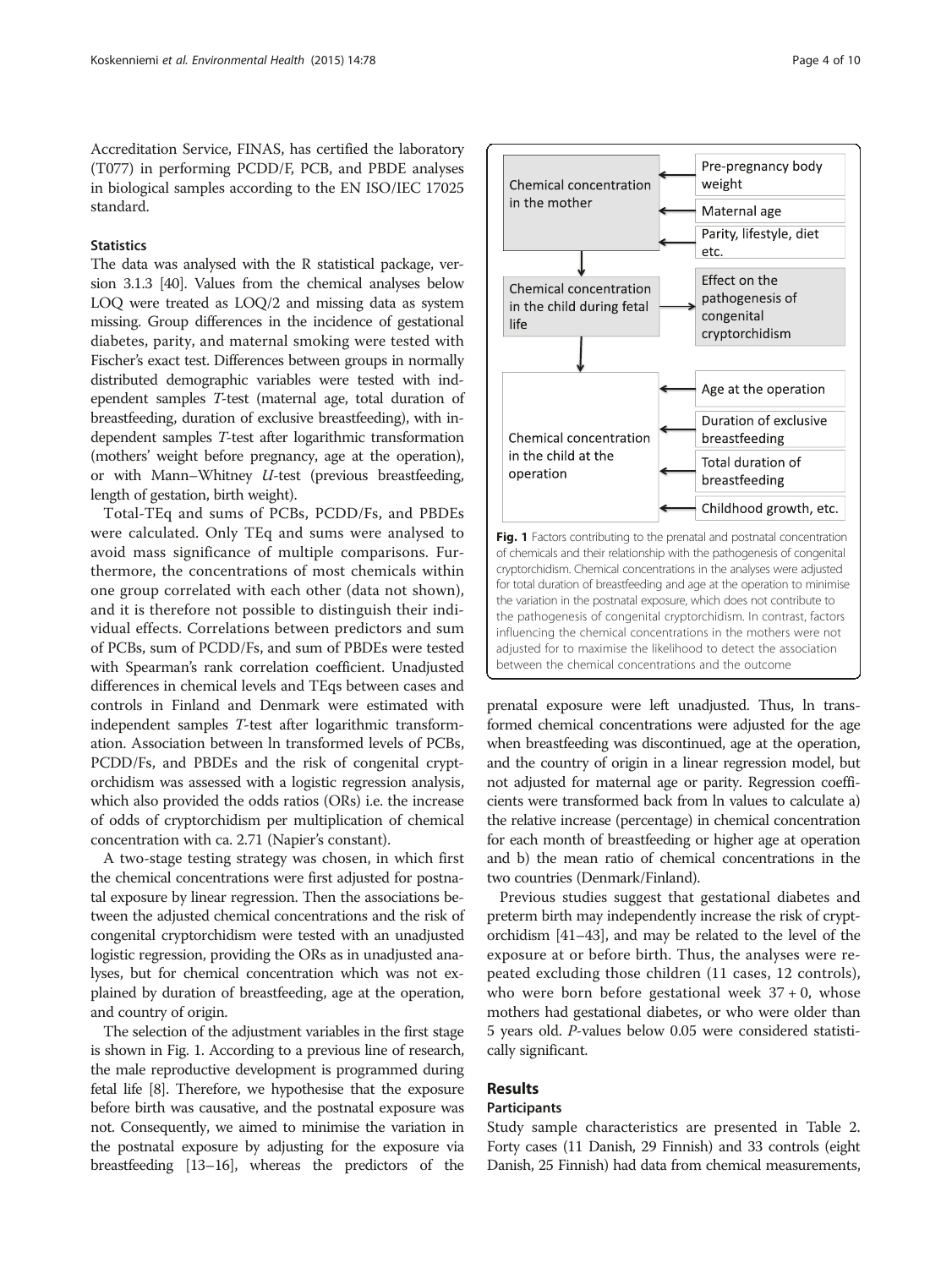<span id="page-4-0"></span>

| Table 2 Study sample characteristics |  |  |  |
|--------------------------------------|--|--|--|
|--------------------------------------|--|--|--|

|                                                | Cases N (%)<br>or mean $\pm$ SD,<br><b>IQR</b> | Controls N (%)<br>or mean $\pm$ SD,<br><b>IQR</b> | Missing<br>case,<br>control | $p^a$               |
|------------------------------------------------|------------------------------------------------|---------------------------------------------------|-----------------------------|---------------------|
| Total N                                        | 44                                             | 38                                                |                             |                     |
| Gestational diabetes                           | 8 (21 %)                                       | 4 (13 %)                                          | 5, 7                        | 0.58                |
| Parity                                         |                                                |                                                   | 3, 1                        | 0.24                |
| 0                                              | 23 (56 %)                                      | 15 (41 %)                                         |                             |                     |
| 1                                              | 7 (17 %)                                       | 13 (35 %)                                         |                             |                     |
| $\overline{2}$                                 | 9(22%)                                         | 6 (16 %)                                          |                             |                     |
| 3                                              | 2(5%                                           | 3(8%)                                             |                             |                     |
| Maternal smoking<br>during pregnancy           | 5 (18 %)                                       | 2(9%)                                             | 16, 16                      | 0.47                |
| Maternal age (years) <sup>*</sup>              | $32.3 \pm 4.9$ ,                               | $29.6 \pm 6.3$                                    | 1, 0                        | $0.04$ <sup>*</sup> |
|                                                | $28.7 - 35.1$                                  | $24.5 - 35.1$                                     |                             |                     |
| Months breastfed in<br>previous<br>pregnancies | $3.4 \pm 5.8$ ,                                | $6.2 \pm 8.8$                                     | 14, 8                       | 0.51                |
|                                                | $0 - 4.0$                                      | $0 - 10.8$                                        |                             |                     |
| Mother's weight<br>before pregnancy<br>(kg)    | $68.6 \pm 16.7$ ,                              | $68.6 \pm 19.7$ ,                                 | 5,8                         | 0.92                |
|                                                | $56.0 - 75.7$                                  | $57.2 - 71.0$                                     |                             |                     |
| Length of gestation                            | $39.4 \pm 2.9$                                 | $38.2 \pm 3.0$ ,                                  | 6, 7                        | $0.04$ <sup>*</sup> |
| (weeks) <sup>®</sup>                           | 38.8-41.0                                      | 37.6-40.6                                         |                             |                     |
| Birth weight (g)                               | $3460 \pm 680$ ,                               | $3170 \pm 770$ ,                                  | 5, 7                        | 0.07                |
|                                                | 3200-3875                                      | 2955-3630                                         |                             |                     |
| Duration of exclusive                          | $2.7 \pm 2.1$ ,                                | $2.8 \pm 2.1$ ,                                   | 5, 4                        | 0.87                |
| breastfeeding<br>(months)                      | $0.85 - 4.0$                                   | $1.0 - 4.0$                                       |                             |                     |
| Total duration of<br>breastfeeding<br>(months) | $5.8 \pm 4.5$ ,                                | $7.1 \pm 5.7$ ,                                   | 4, 5                        | 0.26                |
|                                                | $2.0 - 8.0$                                    | $3.0 - 12.0$                                      |                             |                     |
| Age at operation                               | $2.3 \pm 1.0$ ,                                | $2.9 \pm 2.2$ ,                                   | 0, 0                        | 0.53                |
| (years)                                        | $1.9 - 2.5$                                    | $1.2 - 4.0$                                       |                             |                     |

IQR Interquartile range.  ${}^{a}$ For the difference between cases and controls.<br> ${}^{*}$ Statistically significant (p < 0.05)  $\check{ }$ Statistically significant ( $p < 0.05$ )

duration of breastfeeding and age at the operation available for the analyses. The mothers of the cryptorchid boys were older than those of controls ( $p = 0.04$ ), and had a longer gestation ( $p = 0.04$ ). There were no significant group differences in gestational diabetes, parity, maternal smoking, total number of months the mother had breastfed in previous pregnancies, weight before pregnancy, birth weight, the duration of exclusive breastfeeding, age when the breastfeeding was discontinued, or age at operation. Four and two boys in case and control group, respectively, were not breastfed at all.

#### Levels of PCBs, PCDD/Fs, and PBDEs in adipose tissue

Concentrations of the total-TEq, and sums of PCBs, PCDD/Fs, and PBDEs are shown in Table 3. Number and percentage of individual PCB, PCDD/F, and PBDE congeners above the LOQ are given in Additional file [1](#page-7-0). There were no differences between cases and controls in

| <b>Table 3</b> Sums of PCBs, PCDD/Fs and PBDEs, and total-TEq in |  |  |
|------------------------------------------------------------------|--|--|
| cryptorchid and healthy boys                                     |  |  |

|                            | Cases median<br>(range) | Controls median<br>(range) | $p^a$ |
|----------------------------|-------------------------|----------------------------|-------|
| Finland                    | $N = 30$                | $N = 29$                   |       |
| Sum of PCDD/Fs (pg/g)      | 113 (41.5–320)          | 77.7 (27.9–1290)           | 0.25  |
| Sum of PCBs (ng/g)         | 68.9 (12.7-389)         | 80.0 (11.2-570)            | 0.97  |
| Sum of PBDEs (ng/g)        | $7.01(1.56 - 63.6)$     | 5.41 (1.28–85.9)           | 0.42  |
| Total-TEq (pg/g)           | 7.44 (3.24–40.7)        | $5.43(2.65 - 64.1)$        | 0.85  |
| Denmark                    | $N = 14$                | $N = 9$                    |       |
| Sum of PCDD/Fs (pg/g)      | 88.9 (21.7–258)         | 83.0 (21.7–164)            | 0.83  |
| Sum of PCBs (ng/g)         | 182 (17.4–698)          | 164 (12.8-517)             | 0.56  |
| Sum of PBDEs (ng/g)        | $3.94(1.56 - 31.0)$     | $5.67(3.54 - 9.43)$        | 0.45  |
| Total-TEq (pg/g)           | $18.5(3.41 - 56.0)$     | 13.0 (2.64-42.0)           | 0.73  |
| <b>Finland and Denmark</b> | $N = 44$                | $N = 38$                   |       |
| Sum of PCDD/Fs (pg/g)      | 103 (21.7-320)          | 79.1 (21.7-1290)           | 0.94  |
| Sum of PCBs (ng/g)         | 97.0 (12.7–698)         | 134 (11.2–570)             | 0.73  |
| Sum of PBDEs (ng/g)        | 4.90 (1.56–63.6)        | 5.54 (1.28-85.9)           | 0.26  |
| Total-TEq (pg/g)           | $9.78(3.24 - 56.0)$     | 7.50 (2.64-64.1)           | 0.55  |

<sup>a</sup>For the difference between cases and controls

the unadjusted chemical concentrations in either of the countries. The sums of PCDD/Fs, PCBs, and total-TEq in adipose tissue correlated positively with the total duration of breastfeeding ( $r_s = 0.58$ ,  $p < 0.001$ ;  $r_s = 0.79$   $p < 0.001$ ; and  $r_s = 0.78$ ,  $p < 0.001$ , respectively), duration of exclusive breastfeeding  $(r_s = 0.51, p < 0.001; r_s = 0.71, p < 0.001;$ and  $r_s = 0.68$ ,  $p < 0.001$ , respectively), and maternal age  $(r_s = 0.28, p = 0.002; r_s = 0.34, p = 0.01;$  and  $r_s =$ 0.30,  $p = 0.007$ , respectively). The sum of PCBs and total-TEq also correlated with the length of gestation  $(r<sub>s</sub> = 0.28, p = 0.02 \text{ and } r<sub>s</sub> = 0.31, p = 0.009, respe$ ctively), and the sum of PCBs with age at operation  $(r<sub>s</sub> = 0.23, p = 0.03)$ . The sum of PBDEs correlated positively only with parity and duration of previous breastfeeding ( $r_s = 0.36$ ,  $p = 0.03$  and  $r_s = 0.40$   $p = 0.03$ , respectively). Birth weight and mothers' weight before pregnancy were not associated with levels of PCBs, PCDD/Fs, PBDEs, or total-TEq in adipose tissue.

The results of the linear regression analysis are presented in Table [4](#page-5-0). For each month of breastfeeding the levels of total-TEq, sum of PCDD/Fs and sum of PCBs increased with 13, 8, and 16 %. Duration of breastfeeding explained 48, 27, and 44 %, respectively, of the variation in the concentrations of total-TEq, sum of PCDD/Fs and sum of PCB. Duration of breastfeeding did not correlate with the sum of PBDEs in our model. When adjusting for breastfeeding and age at the operation, Danish boys had 39 % smaller sum of PCDD/Fs and 47 % smaller sum of PBDEs than Finnish, whereas there were no significant differences in the total-TEq or sum of PCBs. Age at the operation did not correlate with any of the chemical concentrations,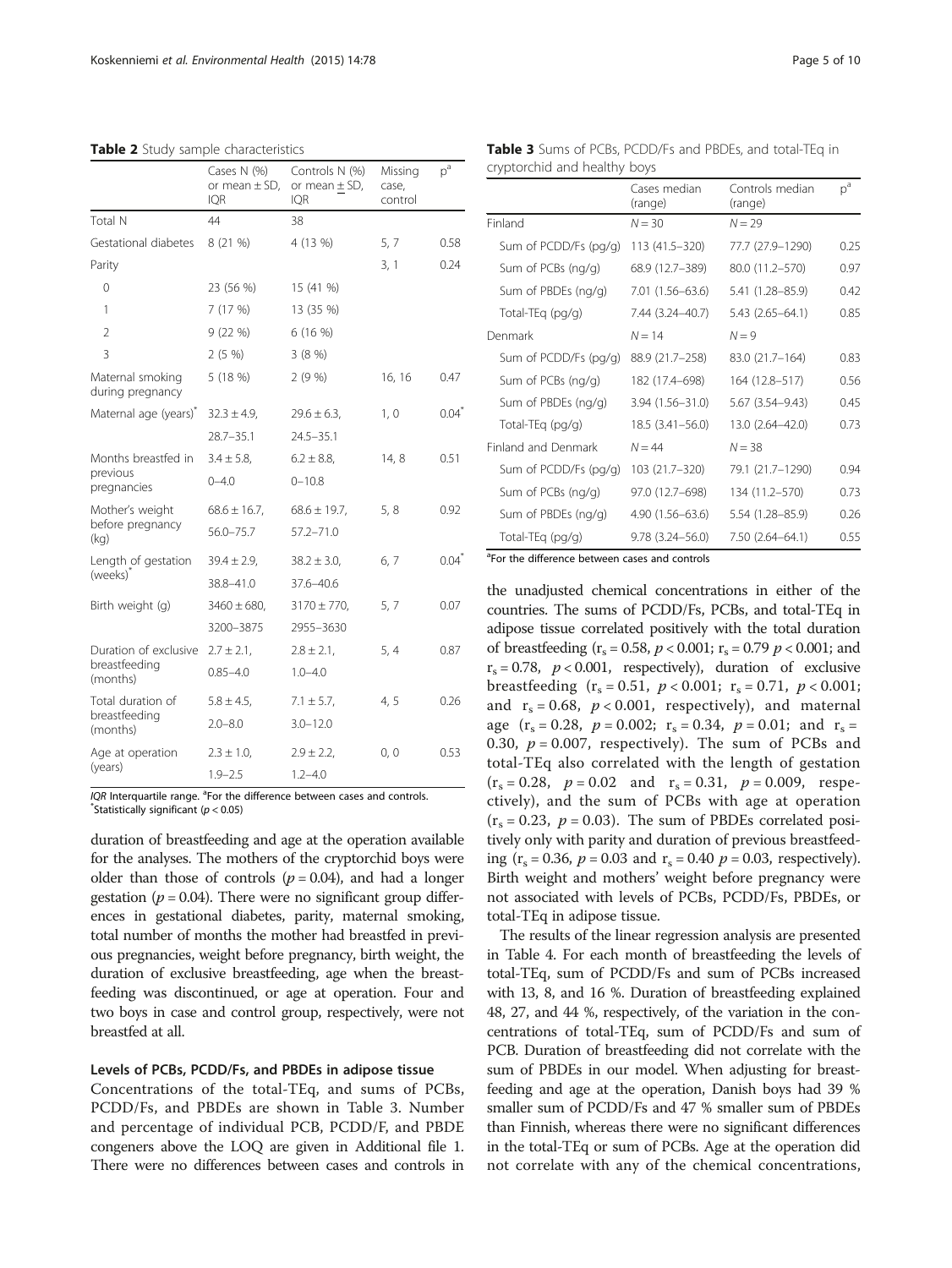<span id="page-5-0"></span>Table 4 Adjustments for postnatal exposure to PCBs, PCDD/Fs and PBDEs using a multiple linear regression

|                                        |                                | Sum of PCDD/Fs      | Sum of PCBs         | Sum of PBDEs        | Total-TEq           |
|----------------------------------------|--------------------------------|---------------------|---------------------|---------------------|---------------------|
| Country <sup>a</sup>                   | $\beta$ (95 % CI) <sup>b</sup> | $0.61(0.43 - 0.87)$ | 1.20 (0.79-1.81)    | $0.53(0.33 - 0.83)$ | $1.13(0.81 - 1.57)$ |
|                                        | p                              | 0.006               | 0.38                | 0.007               | 0.46                |
|                                        | $R^2$                          | 0.08                | < 0.01              | 0.10                | < 0.01              |
| Duration of breastfeeding <sup>a</sup> | $\beta$ (95 % CI) <sup>c</sup> | $1.08(1.05 - 1.12)$ | $1.16(1.12 - 1.21)$ | $1.01(0.97 - 1.05)$ | $1.13(1.10 - 1.17)$ |
|                                        | р                              | < 0.001             | < 0.001             | 0.70                | < 0.001             |
|                                        | $R^2$                          | 0.27                | 0.44                | 0.05                | 0.48                |
| Age at the operation <sup>a</sup>      | $β$ (95 % CI) <sup>d</sup>     | $1.00(0.99 - 1.01)$ | $1.00(0.99 - 1.01)$ | $1.01(1.00 - 1.02)$ | $1.00(0.99 - 1.00)$ |
|                                        | p                              | 0.73                | 0.83                | 0.27                | 0.27                |
|                                        | $R^2$                          | < 0.01              | < 0.01              | 0.02                | < 0.01              |

<sup>a</sup>Altogether 40 cases and 33 controls. <sup>b</sup>Regression coefficients for the ratio of mean chemical concentrations in Danish versus Finnish subjects, adjusted for duration of breastfeeding and age at the operation. <sup>c</sup>Regression coefficients for the relative increase in adjusted chemical concentrations per month of breastfeeding, adjusted for country of origin and age at operation. <sup>d</sup>Regression coefficients for the relative increase in chemical concentrations per month of age at operation, adjusted for country of origin and duration of breastfeeding

when adjusting for duration of breastfeeding and country of origin.

#### Exposure to PCBs, PCDD/Fs and PBDEs and the risk of cryptorchidism

The ORs with 95 % confidence intervals (95 % CI) for the association between concentrations of PCBs, PCDD/Fs and PBDEs and the risk of cryptorchidism are presented in the Table 5. In the unadjusted logistic regression, there were no significant associations. However, when adjusting for the country of origin, age at operation and the duration of breastfeeding, total-TEq (OR 3.21, 95 % CI 1.29–9.09,  $p = 0.02$ ), and sum of PCDD/Fs (OR 3.69, 95 % CI 1.45–10.9,  $p = 0.01$ ) were associated with and an increased risk of cryptorchidism, while the association of cryptorchidism with the sum of PCBs was close to significant (OR 1.92, 95 % CI 0.98–4.01,  $p = 0.07$ ). The sum of PBDEs was not associated with the risk of cryptorchidism (OR 0.86,  $0.47 - 1.54$ ,  $p = 0.61$ ).

Estimates did not change substantially when the analyses were restricted to boys who were born term, operated at less than 5 years of age, and whose mothers did

Table 5 ORs for the association between congenital cryptorchidism and adjusted<sup>c</sup> sums of PCDD/Fs, PCBs, PBDEs, and Total-TEq

|                | Unadjusted <sup>a</sup> |       | Adjustedb,c             |         |
|----------------|-------------------------|-------|-------------------------|---------|
|                | Odds ratio<br>(95 % CI) | $p^d$ | Odds ratio<br>(95 % CI) | $p^{d}$ |
| Sum of PCDD/Fs | $1.41(0.79 - 2.61)$     | 0.25  | 3.69 (1.45-10.9)        | 0.01    |
| Sum of PCBs    | $1.04(0.70 - 1.54)$     | 0.84  | 1.92 (0.98-4.01)        | 0.07    |
| Sum of PBDEs   | $0.91(0.53 - 1.55)$     | 0.73  | $0.86(0.47 - 1.54)$     | 0.61    |
| Total-TEq      | $1.17(0.71 - 1.93)$     | 0.54  | 3.21 (1.29-9.09)        | 0.02    |

 $^{\circ}$ Altogether 44 cases and 38 controls.  $^{\circ}$ Altogether 40 cases and 33 controls. Adjusted for the country of origin, age at operation, and age when breastfeeding was discontinued. <sup>d</sup>For the difference between cases and controls

not have gestational diabetes. In this sensitivity analysis, levels of total-TEq (OR 3.47, 95 % CI 1.15–12.9,  $p = 0.04$ ) and sum of PCDD/Fs (OR 10.2, 95 % CI 2.36–65.5,  $p = 0.005$ ) were positively associated with the risk of cryptorchidism, whereas sum of PCBs (OR 2.09, 95 % CI 0.82–6.04,  $p = 0.14$  and sum of PBDEs (OR 0.80, 95 % CI 0.28–2.14,  $p = 0.64$ ) were not.

#### **Discussion**

Our study showed that exposure to PCDD/Fs and dioxin-like PCBs in adipose tissue increased the risk of cryptorchidism. However, this finding became statistically significant only when the country of origin, duration of breastfeeding and age at operation were included in the statistical analyses controlling for postnatal exposure. Furthermore, similar associations were noted when the analyses were restricted to children who were less than 5 years old at operation, born term, and whose mothers did not have gestational diabetes.

The concentrations of PCBs and PCDD/Fs in adipose tissue reflect the total cumulative exposure to these persistent substances both before and after birth. Adipose tissue biopsies were taken at the mean age of 2.3 and 2.9 years in the case and control groups, respectively, and there was no significant increase in the risk of cryptorchidism with increasing absolute levels of the chemicals in that age. However, as congenital cryptorchidism must arise from prenatal exposure, we further refined our analyses by controlling for variation in postnatal exposure. During the first several months the children are predominantly exposed to PCBs and PCDD/Fs via breast milk and later during childhood via ingestion of fatty foods [\[13, 14\]](#page-8-0), and accordingly duration of breastfeeding could explain 27–48 % of the variation in the sums of PCBs and PCDD/Fs and total-TEq in our study. Therefore, the concentrations were adjusted for the difference of 1.3 months between cases and controls in duration of breastfeeding, which resulted in a significant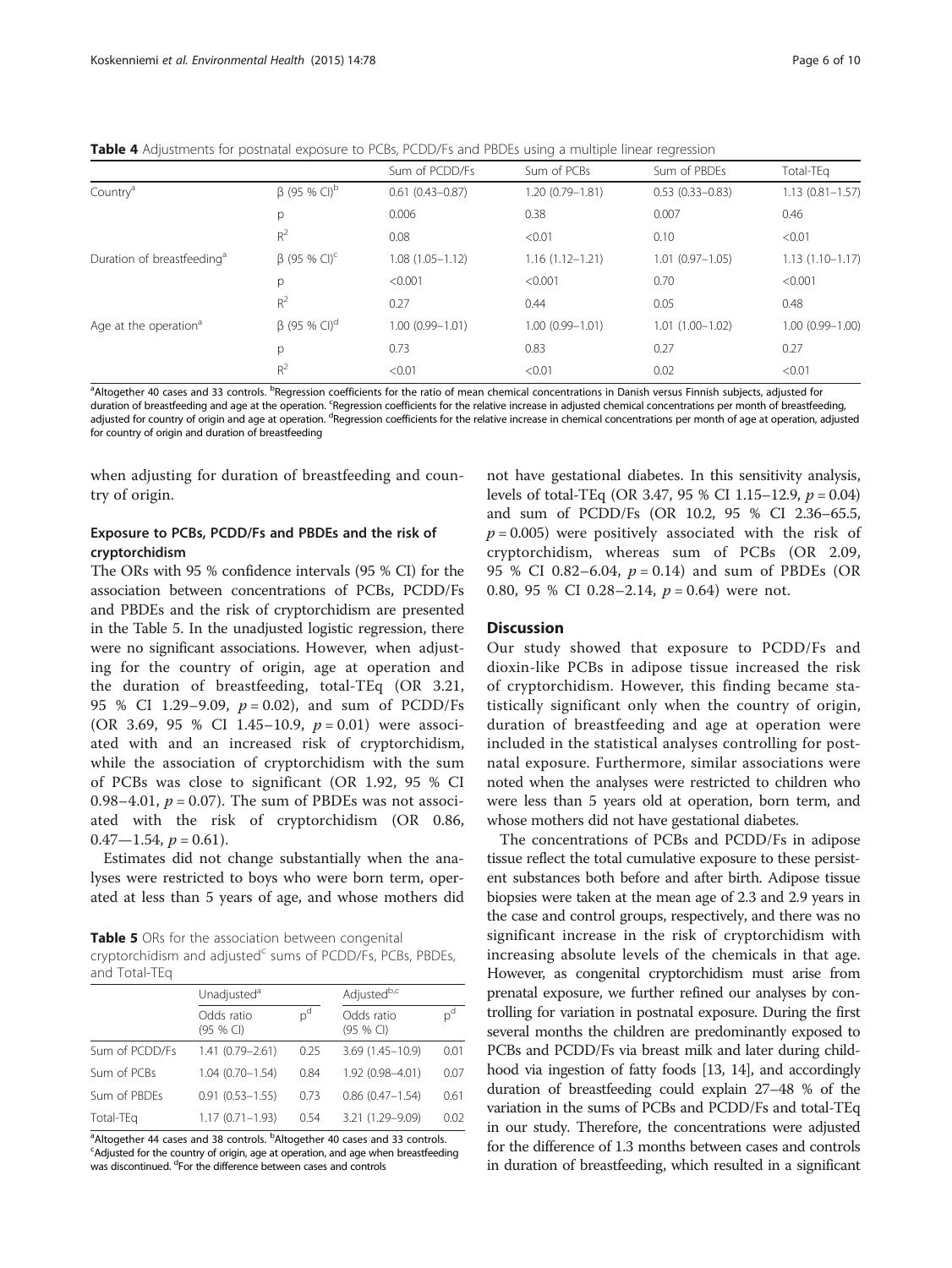difference in the risk of cryptorchidism. The analyses were also adjusted for country of origin and age at operation, but this did not have a substantial influence on the results compared to adjustment for duration of breastfeeding.

A child is predominantly exposed to PBDEs via breastfeeding and diet, but in highly exposed individuals, the exposure via dust and indoor air can represent up to 99 % of the total exposure to some PBDE congeners [[16](#page-8-0)]. This substantial variation in the exposure via dust may explain why the sum of PBDEs did not correlate with most of the expected predictors in our study. Therefore, our linear regression analysis may have lacked the statistical power to find a correlation between the sum of PBDEs and age at operation, or total duration of the breastfeeding. Consequently, as highlighted by the small  $\mathbb{R}^2$ s of the linear regression model, our model was not able to adjust for postnatal exposure to PBDEs and our finding does not exclude the possibility of an association between cryptorchidism and exposure to PBDEs.

A recent study reported that persistent organic pollutant concentrations measured at the age of 6–11 years correlated poorly with maternal exposure levels, highlighting that the exposure later during childhood may compromise the assessment of the prenatal exposure [[44](#page-9-0)]. However, the concentration of some congeners did correlate between mother and child even at that age, although the correlation was weak [\[44](#page-9-0)]. In addition to the aforementioned adjustments for duration of breastfeeding, age at operation, and country of origin, we took this into account in the supplemental analysis by excluding the boys who were older than 5 years when the fat biopsy was taken, which provided similar results.

Mortamais and co-workers have previously used a similar statistical approach, in which the authors first conducted a linear regression analysis adjusting for various factors in sampling and based on the results calculated the standardised chemical concentration under reference sampling conditions [[45](#page-9-0)]. In this study we similarly adjusted for the variation with a linear regression and then continued by relating this adjusted concentration to the risk of cryptorchidism using logistic regression. However, in this study we were primarily interested in the relationship between exposure to PCBs, PCDD/Fs and PBDEs and congenital cryptorchidism instead of actual chemical levels and therefore we merely used the residuals of the first stage of analyses instead of the calculated estimate. The results of both studies suggest that the adjustment for the variation introduced by sampling conditions and the between-subject factors is necessary especially with small sample sizes, and failure to do so may result in significant associations being lost.

The mothers of the cryptorchid children were significantly older than those of the control group, despite the fact that they were both recruited randomly. This is in

agreement with previous studies that have identified maternal age as a risk factor of congenital cryptorchidism [[42](#page-9-0), [43\]](#page-9-0). Interestingly, maternal age also correlated with increased levels of PCBs and PCDD/Fs in their offspring, which may contribute to the risk of cryptorchidism. We argue that when studying the association between congenital cryptorchidism and exposure to endocrine disrupting chemicals, this kind of predictors of prenatal exposure should not be adjusted for. Theoretically, if all the predictors of prenatal exposure to endocrine disrupting chemicals between the mothers were known and adjusted for, we would not find an association between cryptorchidism and exposure to endocrine disrupting chemicals even if there was a true relationship between the two. However, if maternal age has an independent effect on the pathogenesis of congenital cryptorchidism, which is not a consequence of the age-related increase in the body burden of the chemicals, it might explain some of the observed association between cryptorchidism and exposure to PCDD/Fs and PCDD/F-like PCBs.

To our knowledge, there is only one previous study examining the association between cryptorchidism and PCBs, PCDD/Fs, or PBDEs in adipose tissue biopsies. That study did not have information on breastfeeding of the boys and, similarly to our results, no association was found between the sum of six PCB congeners (all non-PCDD/F-like) and cryptorchidism in 18 cryptorchid children and 30 controls [\[35\]](#page-9-0).

There is evidence that increased occupational exposure to dioxin-contaminated chlorophenol in a cohort of 9512 male saw mill workers between 1952 and 1988 was associated with an increased risk of cryptorchidism in their offspring [\[26\]](#page-8-0). Furthermore, in previous studies with other biological matrices the mothers of cryptorchid children in Denmark, but not in Finland, had higher sum of 14 PBDEs and WHO-TEq of 17 PCDD/Fs (no PCBs included in WHO-TEq) in breast milk [\[27, 28\]](#page-8-0). However, when the placental samples from Danish and Finnish mothers were analysed, there were no differences between cryptorchid and healthy children in the same groups of chemicals [[28](#page-8-0), [30\]](#page-9-0).

The evidence for an association between cryptorchidism and exposure to PCBs appears weak. In a large US study comparing serum samples of mothers of 230 boys with cryptorchidism and 593 healthy children no association between cryptorchidism and sum of 11 PCBs (two PCDD/ F-like, nine non-PCDD/F-like) could be demonstrated when controlling for serum concentration of dichlorodiphenyldichloroethylene (DDE) [\[32](#page-9-0)]. In addition, there were no differences in the sum of 37 PCBs (12 PCDD/Flike, 25 non-PCDD/F-like) in the aforementioned Danish-Finnish study in which placentas from mothers of 56 Finnish and 39 Danish cryptorchid and 56 Finnish and 129 Danish healthy children were analysed [\[30](#page-9-0)].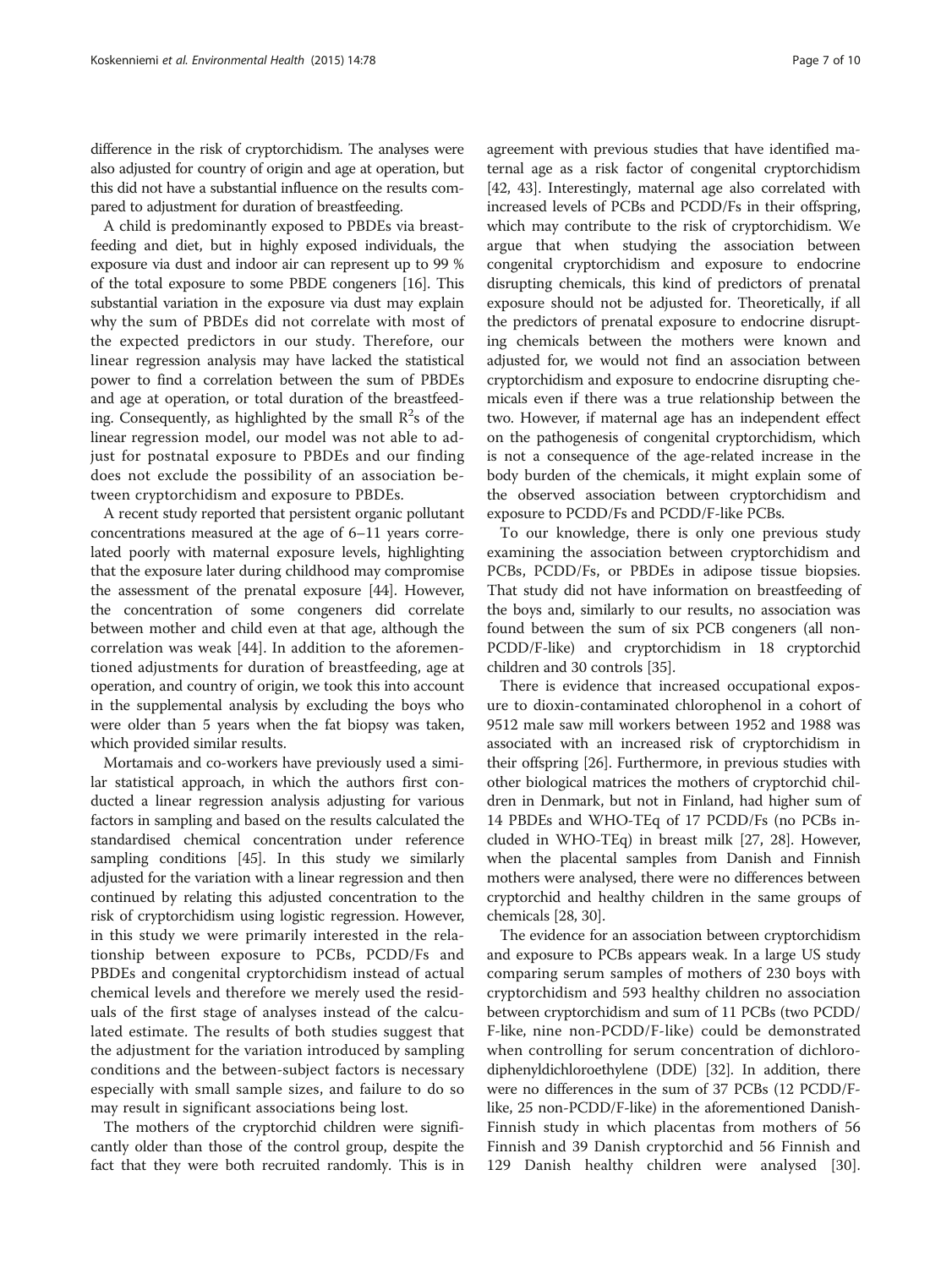<span id="page-7-0"></span>Furthermore, no difference was found in the sum of three PCBs (all non-PCDD/F-like) in umbilical cord samples between 20 cases (19 cryptorchid children, one testicular torsion) and 176 controls in the Faroe Islands [\[31\]](#page-9-0).

Similarly, a French study found no statistically significant differences between cases and controls in the median sum of seven PCBs (one PCDD/F-like, six non-PCDD/F like) in cord blood (67 cryptorchid and 84 healthy children) or in breast milk from their mothers (mothers of 56 cryptorchid and 69 healthy children) [[29](#page-9-0)]. However, compared to controls it was more common for cryptorchid children to have maternal breast milk levels above the median of quantifiable values [[29](#page-9-0)]. In the Danish-Finnish study examining 37 PCBs in breast milk, levels of several non-PCDD/F-like congeners in breast milk of Danish subjects (29 cryptorchid cases, 36 controls) were associated with a decreased risk of congenital cryptorchidism, whereas in the Finnish subjects (33 cases, 32 controls) no such effect could be demonstrated [[27](#page-8-0)].

Taken together, these results indicate that the effect of PCB exposure on the risk of cryptorchidism is too small to be distinguished from the effects of the total background exposure to other endocrine disrupting chemicals. However, this study and our previous results indicate that exposure to PCDD/Fs accompanied by PCDD/F-like PCBs that share the same toxicological pathway may contribute to testicular maldescent.

There are some weaknesses in our study. Firstly, our study is small and our control group included boys with inguinal hernia, which has been associated with cryptorchidism [\[42](#page-9-0), [43\]](#page-9-0). However, since there are no data to suggest that boys with inguinal hernia would be less exposed than healthy children, it seems reasonable to assume that this shortcoming decreases rather than increases the chance of observing a group difference. Furthermore, since both cases and controls were recruited at departments of paediatric surgery, it is unsure if the association between cryptorchidism and chemical levels can be generalised to boys who have mild forms of cryptorchidism, which does not require operation. However, it is practically impossible to get inguinal adipose tissue biopsies from boys who would not be operated for a urogenital outcome on an ethically sound basis. Secondly, as the children were recruited to this study at various ages, our case group may include children with acquired undescended testes, and our control group may include boys with high scrotal testes or congenital cryptorchidism with spontaneous postnatal descent. Thirdly, we were not able to adjust for the lipid content of the samples, which increases the measurement error of the chemical concentrations. However, since the samples were taken directly from the adipose tissue, the variation in the lipid content should be small. Fourthly, the Danish mothers were asked about the duration of breastfeeding and obstetric data almost 10 years after the operation, which could raise questions about the accuracy of the data. However, there is no reason to believe that case or control group would remember the timing differently. Finally, we did not gather data on body size of the children, which may influence chemical concentrations in tissue samples, and thus increase the variance further. These limitations may have reduced group differences between cryptorchid cases and controls.

Strengths of our study include the high number of the PCB, PCDD/F and PBDE congeners analysed in the same subjects. Furthermore, the boys who had cryptorchidism were 'true' cases of cryptorchidism, since they were diagnosed both by the referring general practitioner and the paediatric surgeon, and did not descend spontaneously before orchidopexy. In addition, our study included boys from two countries, further increasing the generalizability of the results.

#### Conclusions

Our study suggests that prenatal exposure to PCDD/Fs and PCDD/F-like PCBs is associated with cryptorchidism in humans. As there are geographical differences in the exposure pattern to endocrine disrupting chemicals, such association between cryptorchidism and the levels of PCBs and PCDD/Fs in adipose tissue may vary between different populations. The study cannot establish any causal relationship, but it supports the hypothesis that exposure to mixtures of endocrine disrupting chemicals may contribute to the aetiology of congenital cryptorchidism. Levels of PCBs and PCDD/Fs have declined substantially since the 1970s, which however is not paralleled by a declining incidence of cryptorchidism. This suggests that these chemicals are weak risk factors for cryptorchidism or other environmental risk factors have emerged during that window. Thus, PCBs and PCDD/Fs may represent a sentinel for other persistent organic pollutants with similar exposure sources.

#### Additional file

[Additional file 1: Table S1.](http://www.ehjournal.net/content/supplementary/s12940-015-0065-0-s1.xlsx) Number and percentage of PCBs, PCDD/F, and PBDE congeners above LOQ (Limit of Quantification) in adipose tissue samples. (XLSX 43 kb)

#### Abbreviations

PCBs: Polychlorinated biphenyls; PCDD/Fs: Polychlorinated dibenzo-p-dioxins and dibenzofurans; PBDEs: Polybrominated diphenyl ethers; LOQ: Limit of quantification; DDE: Dichlorodiphenyldichloroethylene; OR: Odds ratio; 95 % CI: 95 % confidence interval.

#### Competing interests

The authors declare that they have no competing interests.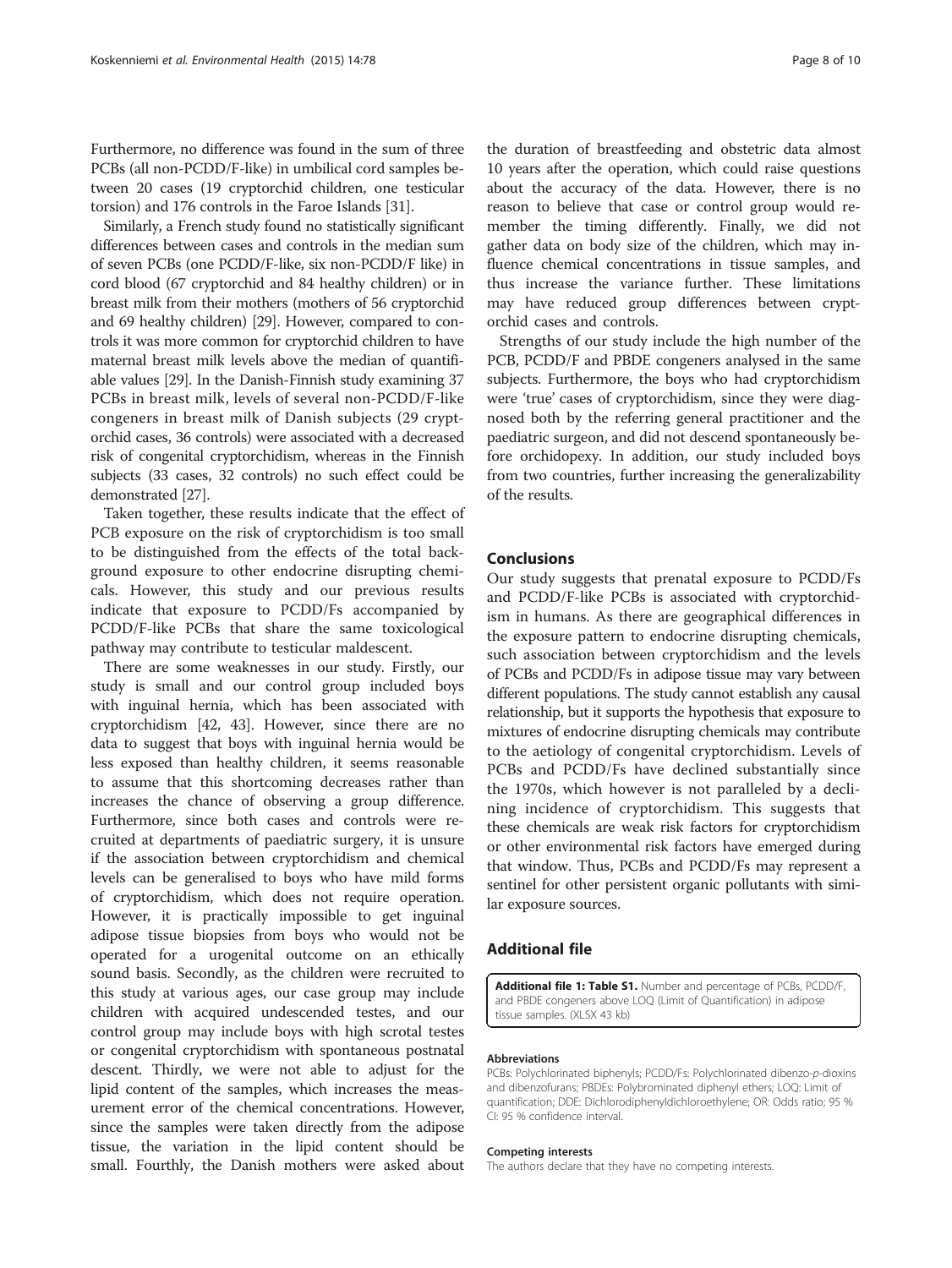#### <span id="page-8-0"></span>Authors' contributions

JTo, HEV, KMM, and NES designed the study, JTh and TH were responsible for taking of the biopsies, HK was responsible for the chemical analyses. HEV and ID recruited the patients, JK and JM analysed the data, and JK reviewed the literature. JK and HK wrote the report in close collaboration with all the authors. All authors read and accepted the final manuscript.

#### Acknowledgments

We thank doctors Marko Kaleva and Erno Sundqvist for their help in recruitment of the study subjects and collection of the samples, the paediatric surgeons at Turku University Hospital and in Rigshospitalet for their cooperation and for taking the subcutaneous fat tissue biopsies, and technical personnel at THL for the chemical analyses of samples.

This study and the core mother-child cohort investigations were supported by the Academy of Finland, Turku University Hospital, Sigrid Juselius Foundation, Foundation for Paediatric Research (130021), the European Commission (QLK4- CT-1999-01422, QLK4-CT-2001-00269, QLK4-2002-00603, FP7/2008-2012: DEER 212844), Novo Nordisk Foundations, and the Danish Network on Endocrine Disrupters (DAN-ED). The sponsors had no part in study design, data collection, analysis, interpretation of data, writing of the manuscript, or in the decision to submit the paper for publication. The article does not represent the opinion of the European Commission, which is not responsible for any use that might be made of data appearing therein.

#### Author details

<sup>1</sup>Departments of Physiology and Paediatrics, University of Turku and Turku University Hospital, Kiinamyllynkatu 10, FI-20520 Turku, Finland. <sup>2</sup>Department of Growth and Reproduction and EDMaRC, Rigshospitalet, Blegdamsvej 9, DK-2100 Copenhagen, Denmark. <sup>3</sup>National Institute for Health and Welfare, Department of Health Protection, P.O. Box 95, FI-70701 Kuopio, Finland. 4 Clinical Research Center, Turku University Hospital, Kiinamyllynkatu 4-8 PL 52, FI-20521 Turku, Finland. <sup>5</sup>The Department of Paediatric Surgery, Rigshospitalet, Blegdamsvej 9, DK-2100 Copenhagen, Denmark. <sup>6</sup>Faculty of Health and Medical Science, University of Copenhagen, Blegdamsvej 3B, DK-2200 Copenhagen, Denmark. <sup>7</sup> Department of Paediatric Surgery, Turku University Hospital, Kiinamyllynkatu 4-8 PL 52, FI-20521 Turku, Finland.

#### Received: 26 May 2015 Accepted: 16 September 2015 Published online: 24 September 2015

#### References

- Virtanen HE, Toppari J. Epidemiology and pathogenesis of cryptorchidism. Hum Reprod Update. 2008;14:49–58.
- 2. Lee PA, Coughlin MT. Fertility after bilateral cryptorchidism. Evaluation by paternity, hormone, and semen data. Horm Res. 2001;55:28–32.
- 3. Lip S, Murchison L, Cullis PS, Govan L, Carachi R. A meta-analysis of the risk of boys with isolated cryptorchidism developing testicular cancer in later life. Arch Dis Child. 2013;98:20–6.
- 4. Acerini CL, Miles HL, Dunger DB, Ong KK, Hughes IA. The descriptive epidemiology of congenital and acquired cryptorchidism in a UK infant cohort. Arch Dis Child. 2009;94:868–72.
- 5. Boisen KA, Kaleva M, Main KM, Virtanen HE, Haavisto AM, Schmidt IM, et al. Difference in prevalence of congenital cryptorchidism in infants between two Nordic countries. Lancet. 2004;363:1264–9.
- 6. Bergman Å, Heindel JJ, Jobling S, Kidd KA, Zoeller RT (editors). State of the Science of Endocrine Disrupting Chemicals - 2012. UNEP / WHO. 2013. [http://www.who.int/iris/bitstream/10665/78101/1/9789241505031\\_eng.pdf?ua=1](http://www.who.int/iris/bitstream/10665/78101/1/9789241505031_eng.pdf?ua=1). Accessed 26 August 2015.
- 7. Skakkebæk NE, Rajpert-de Meyts E, Main KM. Testicular dysgenesis syndrome: an increasingly common developmental disorder with environmental aspects. Hum Reprod. 2001;16:972–8.
- 8. Welsh M, Saunders PT, Fisken M, Scott HM, Hutchison GR, Smith LB, et al. Identification in rats of a programming window for reproductive tract masculinization, disruption of which leads to hypospadias and cryptorchidism. J Clin Invest. 2008;118:1479–90.
- WHO Task Group on Environmental Health Criteria for Polychlorinated Dibenzo-para-dioxins and Dibenzofurans. Environmental Health Criteria 88. Polychlorinated Dibenzo-para-Dioxins and Dibenzofurans. 1989. [http://](http://www.inchem.org/documents/ehc/ehc/ehc88.htm) [www.inchem.org/documents/ehc/ehc/ehc88.htm](http://www.inchem.org/documents/ehc/ehc/ehc88.htm). Accessed 26 August 2015.
- 10. Trudel D, Scheringer M, Von Goetz N, Hungerbühler K. Total consumer exposure to polybrominated diphenyl ethers in north america and europe. Environ Sci Technol. 2011;45:2391–7.
- 11. Fürst P. Dioxins, polychlorinated biphenyls and other organohalogen compounds in human milk. Levels, correlations, trends and exposure through breastfeeding. Mol Nutr Food Res. 2006;50:922–33.
- 12. Thomsen C, Stigum H, Frøshaug M, Broadwell SL, Becher G, Eggesbø M. Determinants of brominated flame retardants in breast milk from a large scale Norwegian study. Environ Int. 2010;36:68–74.
- 13. Kiviranta H, Ovaskainen ML, Vartiainen T. Market basket study on dietary intake of PCDD/Fs, PCBs, and PBDEs in Finland. Environ Int. 2004;30:923–32.
- 14. Patandin S, Dagnelie PC, Mulder PG, Op de Coul E, van der Veen JE, Weisglas-Kuperus N, et al. Dietary exposure to polychlorinated biphenyls and dioxins from infancy until adulthood: A comparison between breast-feeding, toddler, and long-term exposure. Environ Health Perspect. 1999;107:45–51.
- 15. Schecter A, Päpke O, Harris TR, Tung KC, Musumba A, Olson J, et al. Polybrominated Diphenyl Ether (PBDE) Levels in an Expanded Market Basket Survey of U.S. Food and Estimated PBDE Dietary Intake by Age and Sex. Environ Health Perspect. 2006;114:1515–20.
- 16. De Wit CA, Björklund JA, Thuresson K. Tri-decabrominated diphenyl ethers and hexabromocyclododecane in indoor air and dust from Stockholm microenvironments 2: indoor sources and human exposure. Environ Int. 2012;39:141–7.
- 17. Gray LE, Kelce WR, Monosson E, Ostby JS, Birnbaum LS. Exposure to TCDD during Development Permanently Alters Reproductive Function in Male Longe Evans Rats and Hamsters. Reduced Ejaculated and Epididymal Sperm Numbers and Sex Accessory Gland Weights in Offspring with Normal Androgenic Status. Toxicol Appl Pharmacol. 1995;131:108–18.
- 18. Gray LE, Ostby JS, Kelce WR. A Dose Response Analysis of the Reproductive Effects of a Single Gestational Dose of 2,3,7,8-Tetrachlorodibenzo-p-dioxin in Male Long Evans Hooded Rat Offspring. Toxicol Appl Pharmacol. 1997;20:11–20.
- 19. Lilienthal H, Hack A, Roth-Härer A, Grande SW, Talsness CE. Effects of Developmental Exposure to 2,2′,4,4′,5-Pentabromodiphenyl Ether (PBDE-99) on Sex Steroids, Sexual Development, and Sexually Dimorphic Behavior in Rats. Environ Health Perspect. 2006;114:194–201.
- 20. Ohsako S, Miyabara Y, Nishimura N, Kurosawa S, Sakaue M, Ishimura R, et al. Maternal exposure to a low dose of 2,3,7,8-tetrachlorodibenzo-p-dioxin (TCDD) suppressed the development of reproductive organs of male rats: dose-dependent increase of mRNA levels of 5alpha-reductase type 2 in contrast to decrease of androgen receptor in. Toxicol Sci. 2001;60:132–43.
- 21. Simanainen U, Haavisto T, Tuomisto JT, Paranko J, Toppari J, Tuomisto J, et al. Pattern of male reproductive system effects after in utero and lactational 2,3,7,8-tetrachlorodibenzo-p-dioxin (TCDD) exposure in three differentially TCDD-sensitive rat lines. Toxicol Sci. 2004;80:101–8.
- 22. Barthold JS, Kryger JV, Derusha AM, Duel BP, Jednak R, Skafar DF. Effects of an environmental endocrine disruptor on fetal development, estrogen receptor(alpha) and epidermal growth factor receptor expression in the porcine male genital tract. J Urol. 1999;162:864–71.
- 23. Colciago A, Casati L, Mornati O, Vergoni AV, Santagostino A, Celotti F, et al. Chronic treatment with polychlorinated biphenyls (PCB) during pregnancy and lactation in the rat Part 2: Effects on reproductive parameters, on sex behavior, on memory retention and on hypothalamic expression of aromatase and 5alpha-reductases in the offs. Toxicol Appl Pharmacol. 2009;239:46–54.
- 24. Kuriyama SN, Talsness CE, Grote K, Chahoud I. Developmental Exposure to Low-Dose PBDE-99: Effects on Male Fertility and Neurobehavior in Rat Offspring. Environ Health Perspect. 2004;113:149–54.
- 25. Mably TA, Moore RW, Peterson RE. In utero and lactational exposure of male rats to 2,3,7,8-tetrachlorodibenzo-p-dioxin. 1. Effects on androgenic status. Toxicol Appl Pharmacol. 1992;114:97–107.
- 26. Dimich-Ward H, Hertzman C, Teschke K, Hershler R, Marion SA, Ostry A, et al. Reproductive effects of paternal exposure to chlorophenate wood preservatives in the sawmill industry. Scand J Work Environ Health. 1996;22:267–73.
- 27. Krysiak-Baltyn K, Toppari J, Skakkebaek NE, Jensen TS, Virtanen HE, Schramm KW, et al. Association between chemical pattern in breast milk and congenital cryptorchidism: Modelling of complex human exposures. Int J Androl. 2012;35:294–302.
- 28. Main KM, Kiviranta H, Virtanen HE, Sundqvist E, Tuomisto JT, Tuomisto J, et al. Flame Retardants in Placenta and Breast Milk and Cryptorchildism in Newborn Boys. Environ Health Perspect. 2007;115:1519–26.